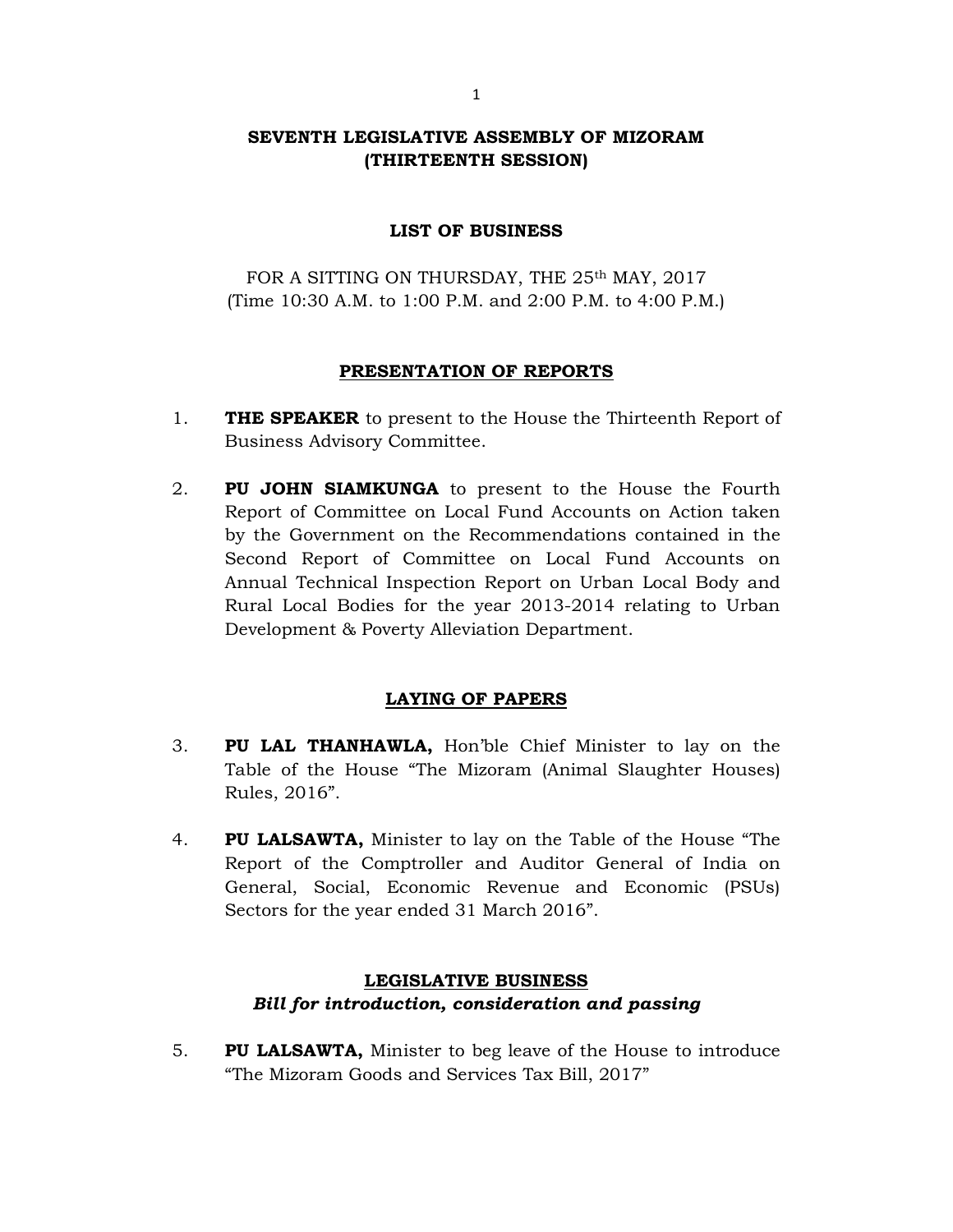### ALSO

# to introduce the Bill to move that the Bill be taken into consideration AND to move that the Bill be passed.

6. PU LALSAWTA, Minister to beg leave of the House to introduce "The Mizoram Value Added Tax (Amendment) Bill, 2017".

### ALSO

to introduce the Bill to move that the Bill be taken into consideration AND to move that the Bill be passed.

….

NGURTHANZUALA Secretary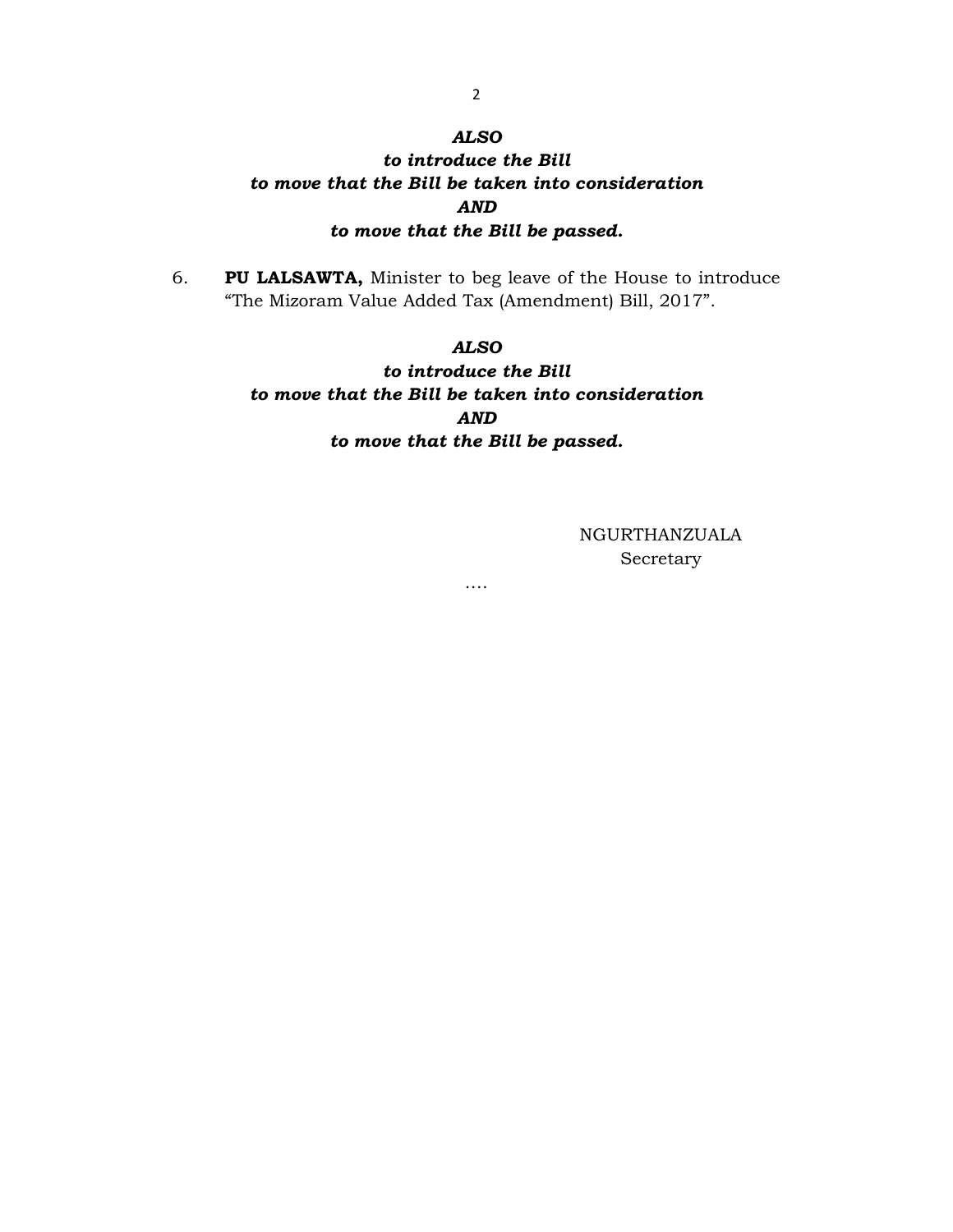SPEAKER : "Mercy, peace and love be yours in abundance." Jude 1:2

 I would first like to announce that the following Members are granted leave of absence:

- a) Pu Lal Thanhawla, Chief Minister
- b) Pu C. Ngunlianchunga
- c) Pu S. Laldingliana
- d) Pu T.T. Zothansanga
- e) Pu T. Sangkunga
- f) Pu Lalthanliana

The programme of this  $13<sup>th</sup>$  Session of our Assembly is notified through Bulletin Part II, No. 176, dated 19.5.2017. The report of Business Advisory Committee has to be presented in the House. Let the copy be distributed.

Let us call upon Pu John Siamkunga to present the paper of his concern.

PU JOHN SIAMKUNGA: Thank you, Pu Speaker. With your kind permission, I, hereby present in the House, "The Fourth Report on the Action Taken by the Government on the recommendations contained in the Second Report of the Committee on Local Fund Accounts on Annual Technical Inspection Report on Urban Local Body and Rural Local Bodies for the year 2013-2014 relating to Urban Development and Poverty Alleviation Department".

**SPEAKER** : Let the copy be distributed. Let us call upon Pu R. Lalzirliana on behalf of the Hon. House Leader.

PU R. LALZIRLIANA, MINISTER: Thank you, Pu Speaker. On behalf of the Hon. Chief Minister, I, hereby lay on the Table of the House, "The Mizoram Slaughter Houses) Rules, 2016".

**SPEAKER** : Let the copy be distributed. Let us now call upon Pu Lalsawta, Hon. Finance Minister to lay his papers.

PU LALSAWTA, MINISTER: Mr. Speaker, Sir, with the recommendation of His Excellency, the Governor of Mizoram, and with your permission, I lay the report of Comptroller & Auditor General of India on General, Social, Economic, Revenue and Economics (PSUs) Sectors for the year ended  $31<sup>st</sup>$  March, 2016 relating to Government of Mizoram on the Table of this august House.

SPEAKER : Let the copy be distributed.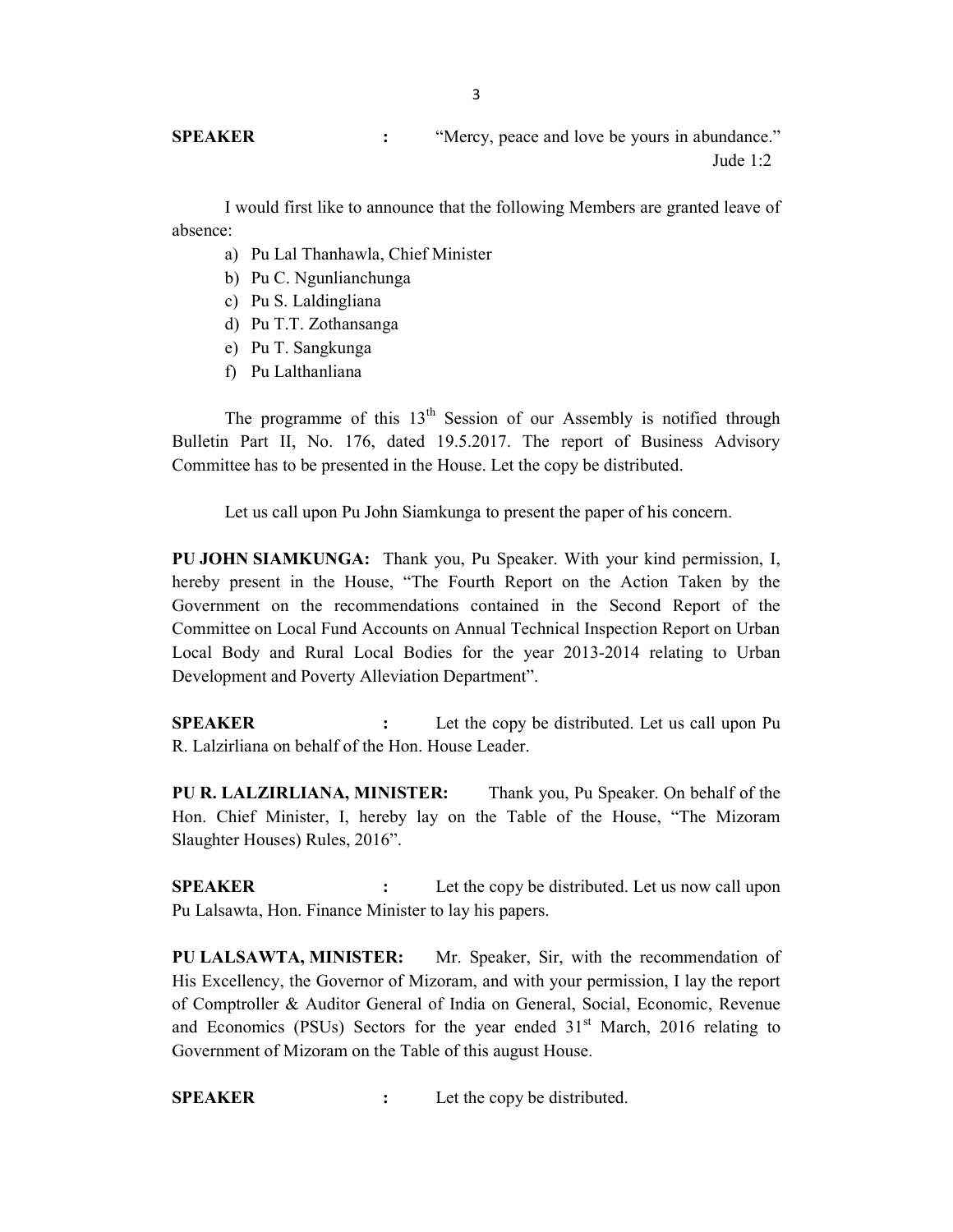We shall now move to Legislative business. We have two bills to pass tin this Session. Let us call upon Pu Lalsawta, the Hon. Finance Minister to beg leave of the House to introduce the bill.

PU LALSAWTA, MINISTER: Pu Speaker, with the recommendation of His Excellency, Governor of Mizoram, and with your permission, I beg leave of the House to introduce "The Mizoram Goods and Services Tax Bill, 2017".

SPEAKER : The Hon. Minister may now introduce and move the bill with the permission of the House.

PU LALSAWTA, MINISTER: Pu Speaker, this bill is for the introduction of new system of tax collection in India. It is about indirect tax. The previously included tax is eliminated in this new system. It takes quite long to formulate this bill.

 Goods and Services Tax Council (GST Council) was formed after necessary amendment was made in the constitution. Several states have passed this bill for their respective states. This new system was drastically changed from the old system. There is a clear division of power between central and state government regarding collection of taxes. Any transactions below  $\overline{5}150$  lakh will be taxed 90% by the State Government and another 10% by the Central Government.

 The new GST is meant for the introduction of 'one nation, one tax, one market' policy. As per the prevailing system of taxation, the central government collects eight different taxes. All these taxes are clubbed together in one in this new system. Moreover, the prevailing nine different taxes collected by the state government are also included in this single system. This means that 17 different taxes are clubbed together in the new GST.

 It is proposed to be implemented from the month of July. The problems within the Empowered Committee are, firstly, about the matter of petroleum products. We, the states opined that the state should have authority over petroleum products instead of including them in the GST, the same in state excise also. Secondly, there is difference regarding what is called 'Threshold Limit' which means classification of who will pay the tax. Initially, the threshold limit was proposed at  $\bar{z}50$  lakh. Later on, it is decided that a business having a turnover of more than  $\bar{\tau}$ 20 lakh a year should be taxed. However, this implies that most of the state revenues for smaller states will be left out untaxed. Thus, it is later decided that the threshold limit in small states to be  $\overline{\xi}$ 10 lakh.

 Pu Speaker, I would like to explain the term 'compensation of states' contained in the bill. This bill will be beneficial mainly for the consumer states. The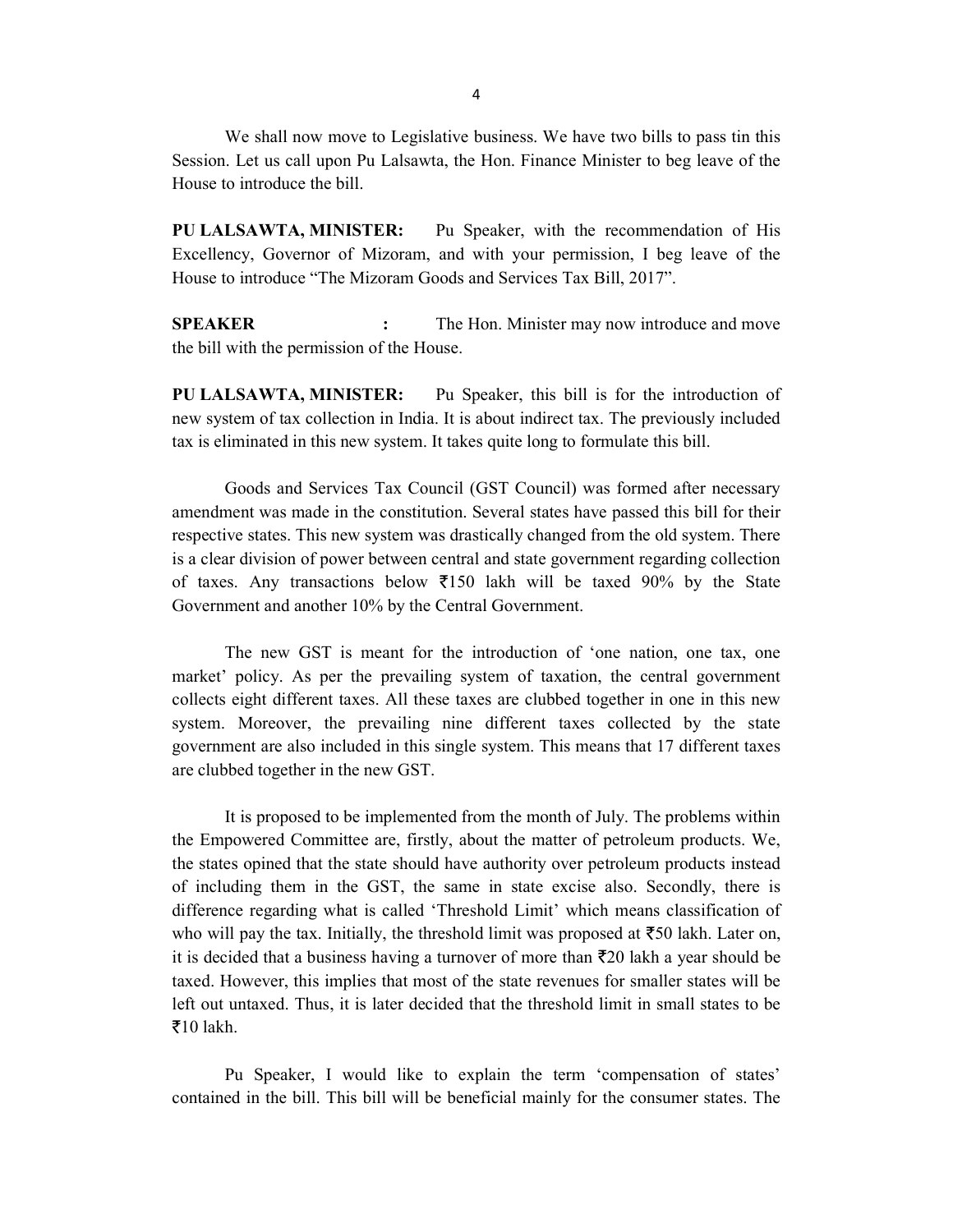producer states like Punjab, Haryana and other big states predict that they will not be benefitted by the GST system. Besides, the Central Sales Tax which is important revenue of bigger states has also been scrubbed. In order to compensate such problems, the 'Compensation of States' is included in the bill.

 Meanwhile, it is believed that the state income will increase as not only the goods but also services will be taxed. The state income after GST will be compared with that of last year. If it decreases, the decreased amount will be compensated by the Central Government.

 Speaking particularly of Mizoram, three Acts will be required to be repealed in order to implement this GST Act. Our state has a safeguard through Inner Line Regulation. Based on this regulation, provision was made in Section 22 that if anyone outside Mizoram is willing to be registered under this act, he is required to have valid ILP for two years.

 Even if this bill is passed in this House, Rules have to be made in order to implement it which will be again passed by the Cabinet. All these steps have to be completed within a very short period of time.

 Pu Speaker there is an apparent problem about internet connectivity. All transactions have to be done online under this Act. This may create problems as we have poor internet connectivity especially in the North East states. Besides, there are many people who own business who have no capacity to do online transactions. This needs to be carefully considered.

 The bill is an immense work of legislation. It is difficult to go through it completely within a short period of time. I would like to request the Hon. Members to feel free to ask any questions they have regarding the Bill. With these words, I introduce "The Mizoram Goods and Services Tax Bill, 2017. Thank you.

**SPEAKER** : We shall now have discussion on the bill. Each member will have ten minutes. Let us call upon Er. Lalrinawma to take his time.

Er. LALRINAWMA : Thank you, Pu Speaker. During the discussion on constitution amendment for this GST Bill last year, we had already talked about its effects. Today, I would like to talk about the business owners.

 It is confusing up to what level our businessmen are protected. At the time of introduction of VAT, I asked how many of non-tribal having VAT registrations are there. I am stunned to learn that there are 311 non-tribals. I am afraid that it will be the same under this Act also even if we said that we are protected by ILP.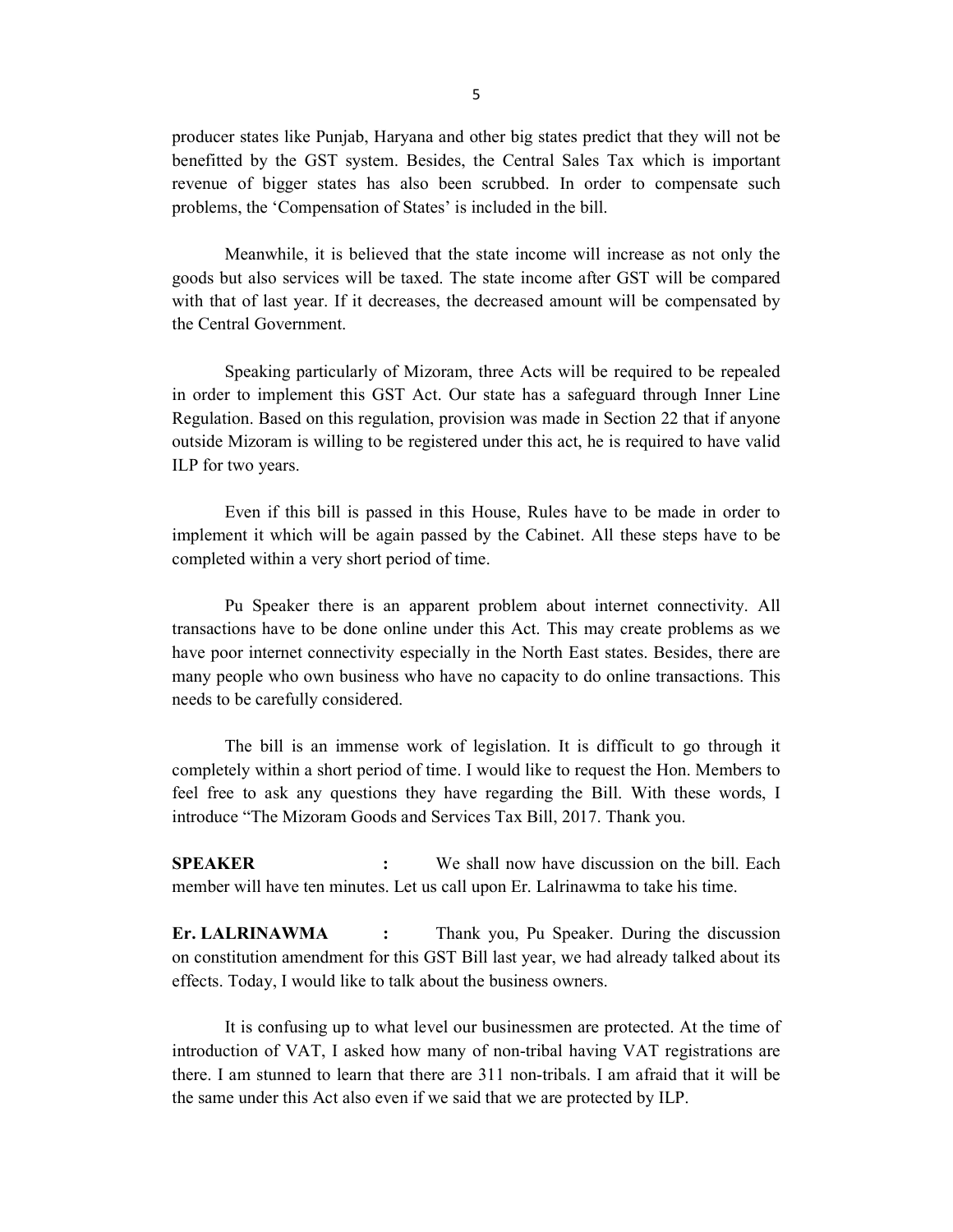The Indian government gives an immense importance towards business owners as well as trade and commerce. Formerly, it controlled the import and imports of goods through Quantitative Restriction (QRS). In 2001, this QRS has been abolished from the idea that if more goods are imported from outside India, the people may get them at lower cost. However, there is a doubt that if it is good for Indian businessmen and industrialists. Thus, a very high import duty is set as per General Agreement on Trade and Tariff (GATT). It is vital that a country should produce goods of its own in order to attain development.

 What is important is, if it is GST or VAT also, how the business owners and industrialists will survive. It is correct that providing at lower prices is good. However, it is also vital for the state that business and industries should also grow which is a challenge for the government. This is the same reason why FDI is also opposed.

 Regarding our state also, many businessmen and merchants from outside have entered and being registered in Mizoram. This is immensely unsafe for sons of the soil. It is really unfortunate to learn that 311 parties were included in VAT registration. It is vital that the Government should take measures to safeguard the business run by the people of the state.

 Regarding the law itself, we have a little understanding as of now. It seems that the producing states will be less benefitted. If so, it seems desirable to have it for consumer states like our state. It is quite desirable to know by how much the tax will increase and how it will exactly affect us.

 Lastly, we are aware that there are huge merchandises imported from Myanmar; it seems there is no control or monitoring from the authority. If this transaction keeps on exploiting the local trade, it is the people who will suffer. Therefore, I would like to express my desire to impose control of this ongoing trade also. I am supporting the Bill discussed today. Thank you.

SPEAKER : Pu R. Romawia, the Hon. Minister.

PU R. ROMAWIA, MINISTER: Thank you, Pu Speaker, this bill contains 21 Sections, 174 clauses, 647 sub-clause and 122 provisos. It also contains 31 explanations. It also links with 14 prevailing acts. It is a very detail and vivid bill.

 We all may aware that taxation is the main revenue income of the state. Meanwhile, it is a fact that we often evade paying taxes. The department concerned should be very vigilant to have effective implementation of the bill when it becomes an act.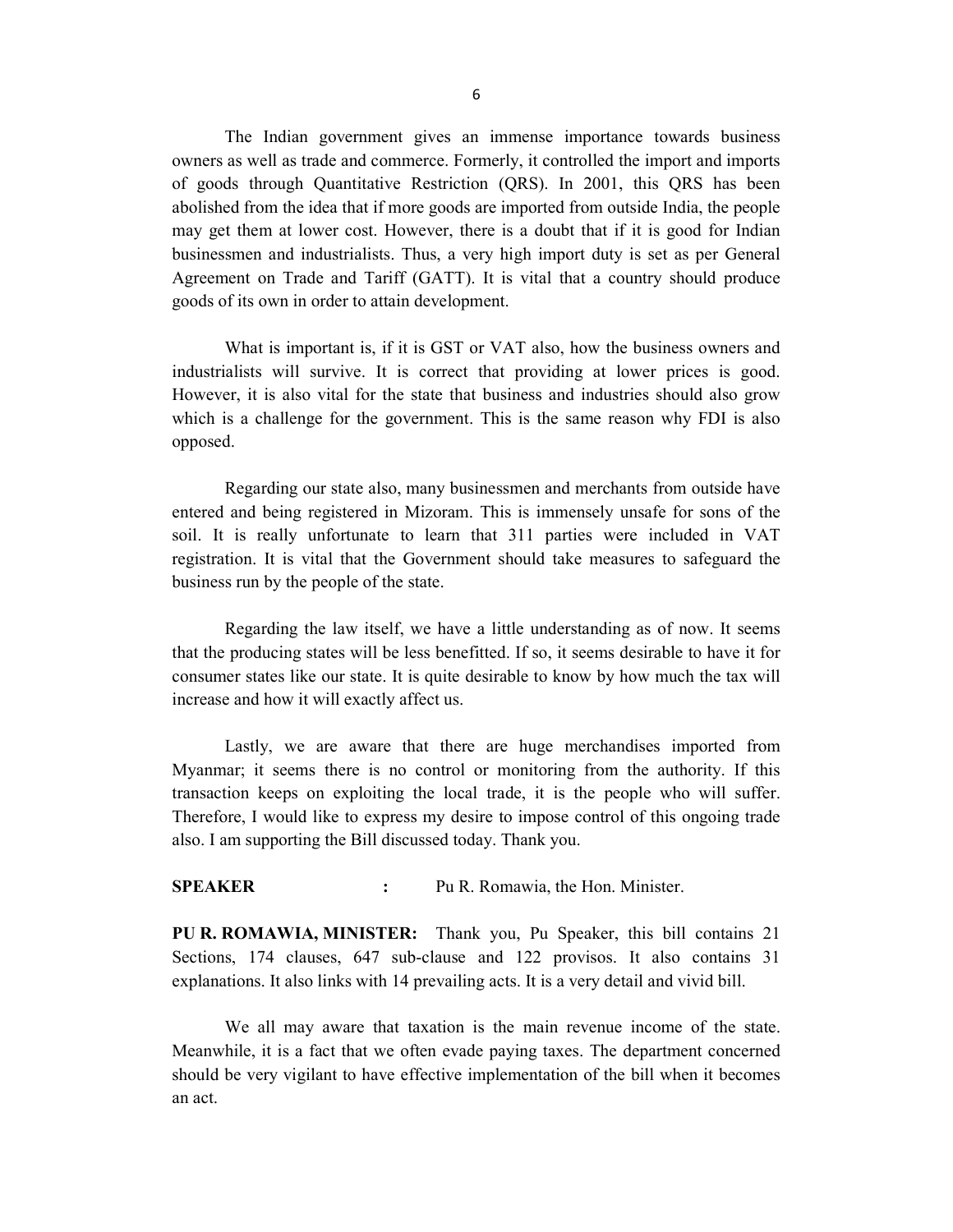While we are saying the dangers of economic assimilation, we need to bear in mind that economic liberation is also important for economic development. We cannot achieve real development confining ourselves inside our own shell. We need to expand our business transactions also. We need to be broad minded in this regard. It is very difficult to fix the limit even to impose a reasonable restriction. Even though we have some protections, it is still very difficult to have a separate trading regulation. We all wanted the best for our state which I do not doubt. However, we need to realize that we are a part of the Indian Union. It is more suitable to find a way as to how we can implement the best for our state under within the premise of the constitution.

 Considering all these, I believe that it is most suitable to pass this bill which is formulated for our state. It is a fact that no act can be perfect at one go. It can be amended as per the situation demands. This act will pave a new way for business as well as taxation for our state. Therefore, I am supporting this bill to be passed. Thank you.

SPEAKER : Thank you, Pu Speaker. The Bill we are discussing today is a new step taken by the Indian Government for new system of taxation. I consider that there is not much we can do in this House. Meanwhile, I feel much privilege to present here today to discuss this historic bill which will change the 70 years old prevailing system.

 I have attended the meetings regarding this bill in Delhi accompanying the Hon. Taxation Minister. It was a great meeting at Vidhyan Bhavan under the Chairmanship of Hon. Finance Minister of India attended by state Finance Ministers. I found the things I have learned from such experiences very informative.

 What we understand about this bill at the moment is very limited. It seems that the procedures of taxation will be cut short to a great extent. The taxation heads will also be decreased drastically which will further minimize the prevailing check gate system in our state also. Besides, many taxes are included as central taxes which may leads to lower prices of goods.

 As already stated, we are a consumer state and not a producing state. GST is viewed as a system which will leads to better distribution of resources among the states. This seems to be more desirable for smaller states like us. If it is not good as expected at a long run, different states will later make pressure towards the central government also for amendment.

 Chapter 3, Section 9, Sub-Section 5 deals with e-commerce operators. There is a huge amount of e-commerce transactions nowadays. There is no tax paid and no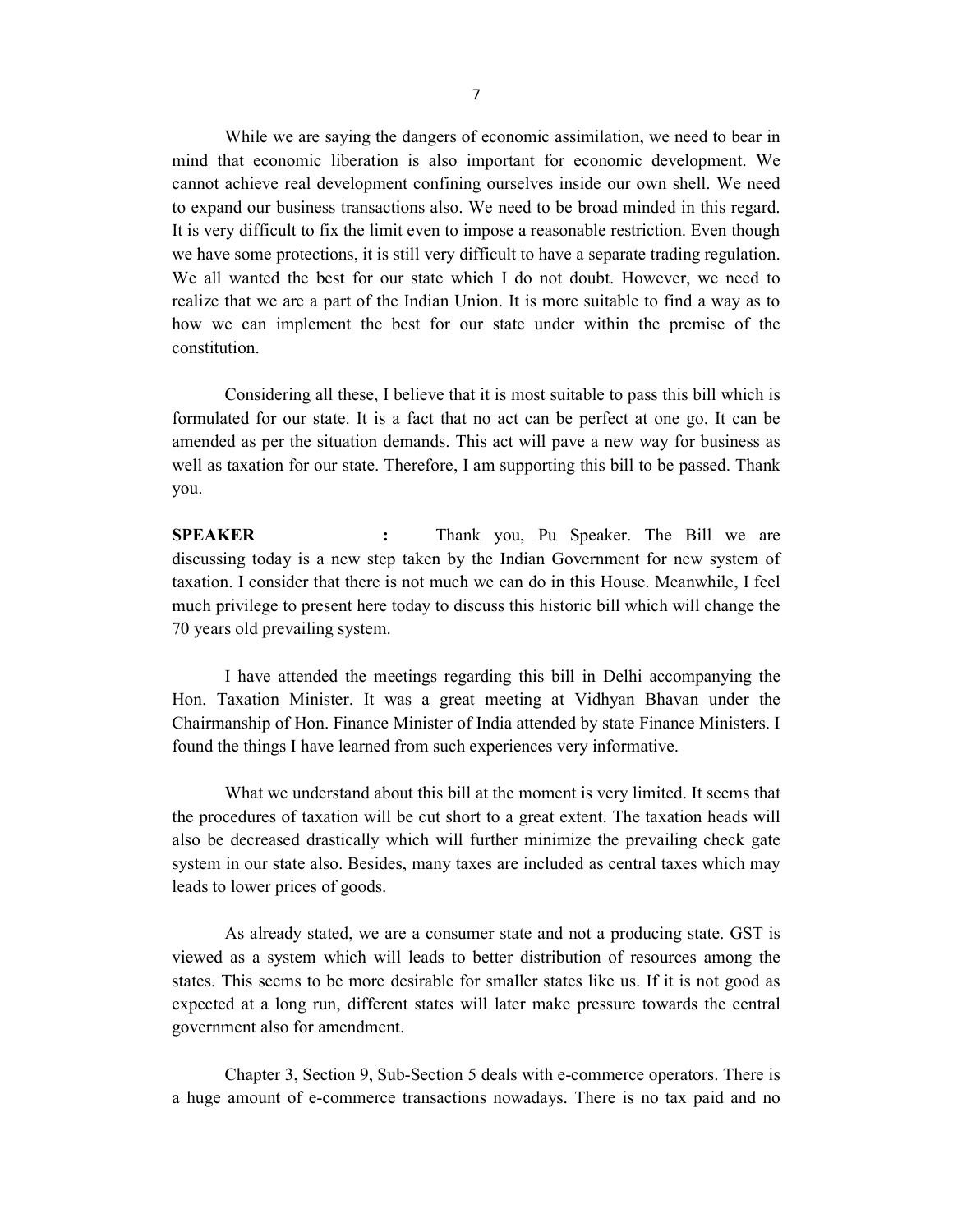expense on shop rent is needed through e-commerce. This made it possible to sell goods at lower price than common market. This in turn imposes certain problems for business owners. However, e-commerce transactions will also now be taxed through this bill. This is an important feature of this bill. It is believed that this will safeguard the cause of common market also to some extent.

 As already stated, there is nothing much we can do to change the fate of this act. Many of our neighbouring states had already passed the bill as it is the initiative of the central government. Therefore, it is my opinion that we should pass this bill introduced by the Hon. Finance Minister. Thank you.

SPEAKER : Pu K. Sangthuama.

PU K. SANGTHUAMA : Thank you, Pu Speaker. I am not trying to criticize or oppose this bill. However, it is necessary that we should sincerely consider and learn the bill as it is meant to introduce a brand new system.

 There used to be a time when the business in our state is controlled by a few outsiders. Many steps have been taken in the past by leaders so that we may not be economically assimilated. As a result, most of the trades in our states are now controlled by the Mizos. However, it is a fact that these people are not yet wealthy and consolidated enough to compete with traders from outside the state. Thus, it is vital to consider which will be the best for our state.

 It may be difficult for local business to make a strong defense for local business but we have that provision in Section 22. This is a must because we are a small and a very young state with a fragile economy and we have witnessed economic assimilation in the neihbouring states like Meghalaya, Tripura, Arunachal and even Manipur. We need to learn from these states.

 Access to cheaper goods is quite desirable. However, if we allow traders entering our state merely because they can sale goods at cheaper rate, economic assimilation is quite possible. There is a hot debate in this issue even in social media as some claims the local business has charge too much for their goods; this may also correct to some extents. However, what we should consider is the welfare the local trade and its safety. We should keep in mind what will be the best for our state in the long run.

 Pu Speaker, I am not blindly opposing this bill nor argue that it should not be passed. However, I would like to make it clear that we, the members of this august House, should consider the best for our state. With the introduction of this act, let the business owners in the state know that we are standing in their cause. Let us stand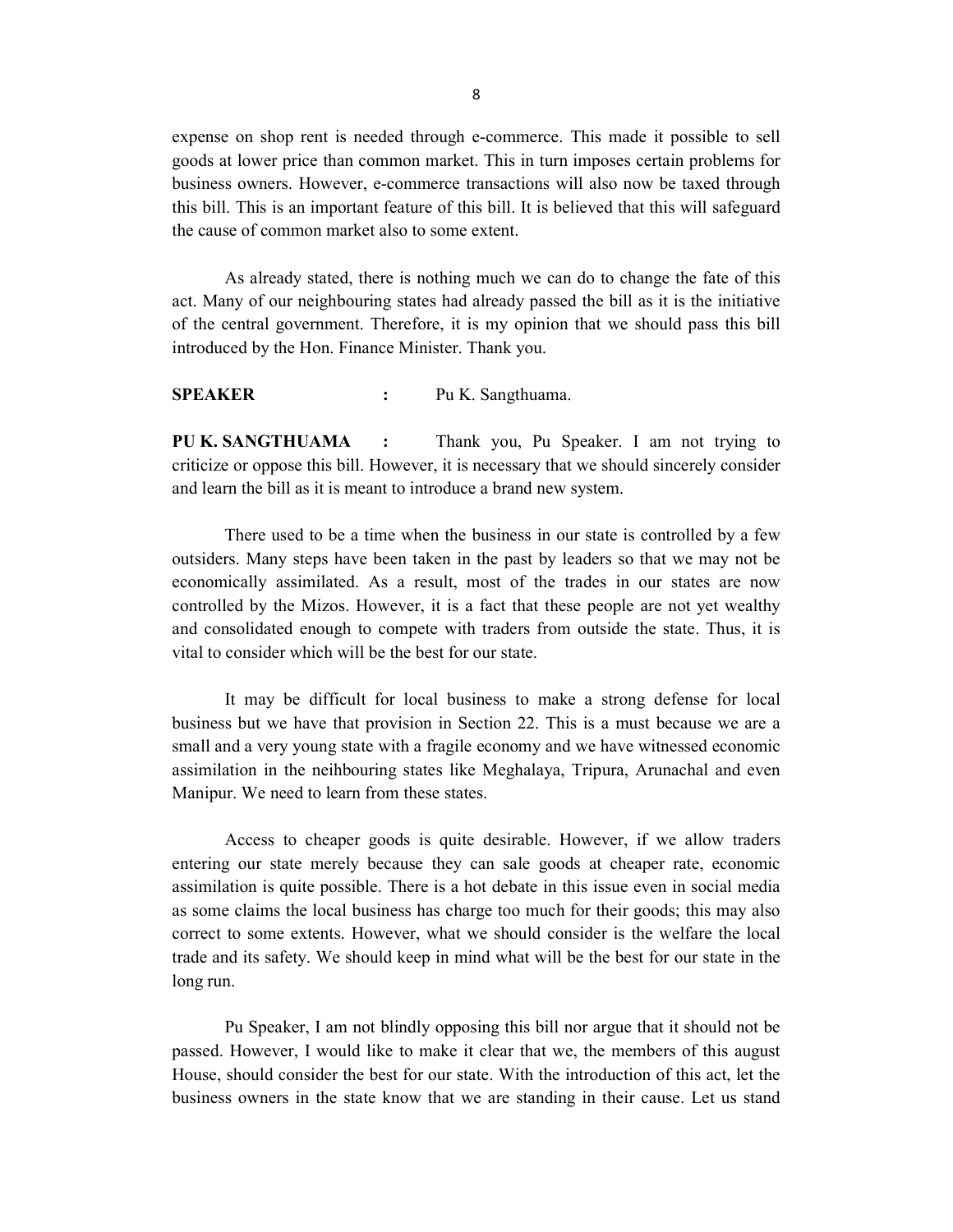together, no matter what our political affiliation is, to safeguard their welfare so that the whole trade in our state should not be controlled from outside the state. Thank you.

SPEAKER : Pu John Siamkunga.

PU JOHN SIAMKUNGA: Thank you, Pu Speaker. We are not sure what will be the impact of GST. The VAT is introduced in 2005 and after 12 years, it will now be replaced by this GST. The effects will be seen after a very short time. The government will also pay attention if it is good or bad for the state.

 I have not much to say about the details of this bill. However, looking at the salient features, I consider that there are some cases which are doubtful about GST.

 Indirect taxes of 17 Nos. have to be clubbed together in this tax; it is also said that the revenue is expected to rise. My question is how this could happen. Does it mean that the price goes higher in most goods? Meanwhile, tax on luxurious and electrical goods seems to be lower. It is doubtful how the revenue could increase if that is the case.

 It is also said that evasion of taxes will decrease under GST. This seems legit as there will be no hard-cash transactions. All the transactions are to be done through online. Besides, it is estimated that investment will drastically rise as a result of input tax credit. The cost of capital goods is also estimated to fall.

 I am not sure of how the smaller states will be benefited. However, as far as my knowledge is concern, I opined that this could happen due to uniform flat rate introduced by IGST. Like our state which is located in remote place used to pay extra expenses in terms of transportation and taxes for import goods and also takes longer to transport such goods. If there is uniformity in taxation of goods, we may pay much less expenses than before. It seems that business will be easier if there is one integrated system.

 Another point which requires clarification is the amount of revenue collected under the GST bill per  $\bar{\xi}$ 100 is  $\bar{\xi}$ 1.40 less than during VAT regime. I have a doubt how revenue could increase under GST if this is the case. This may be the reason why a huge amount is needed for state compensation also.

 A matter of taxation is difficult for a layman to understand. I hope the people would be aware to some extents through this discussion also. In short, it is expected that prices will fall from the time of VAT regime under GST. Meanwhile, investment will increase which will leads to cheaper capital goods. This will aware the people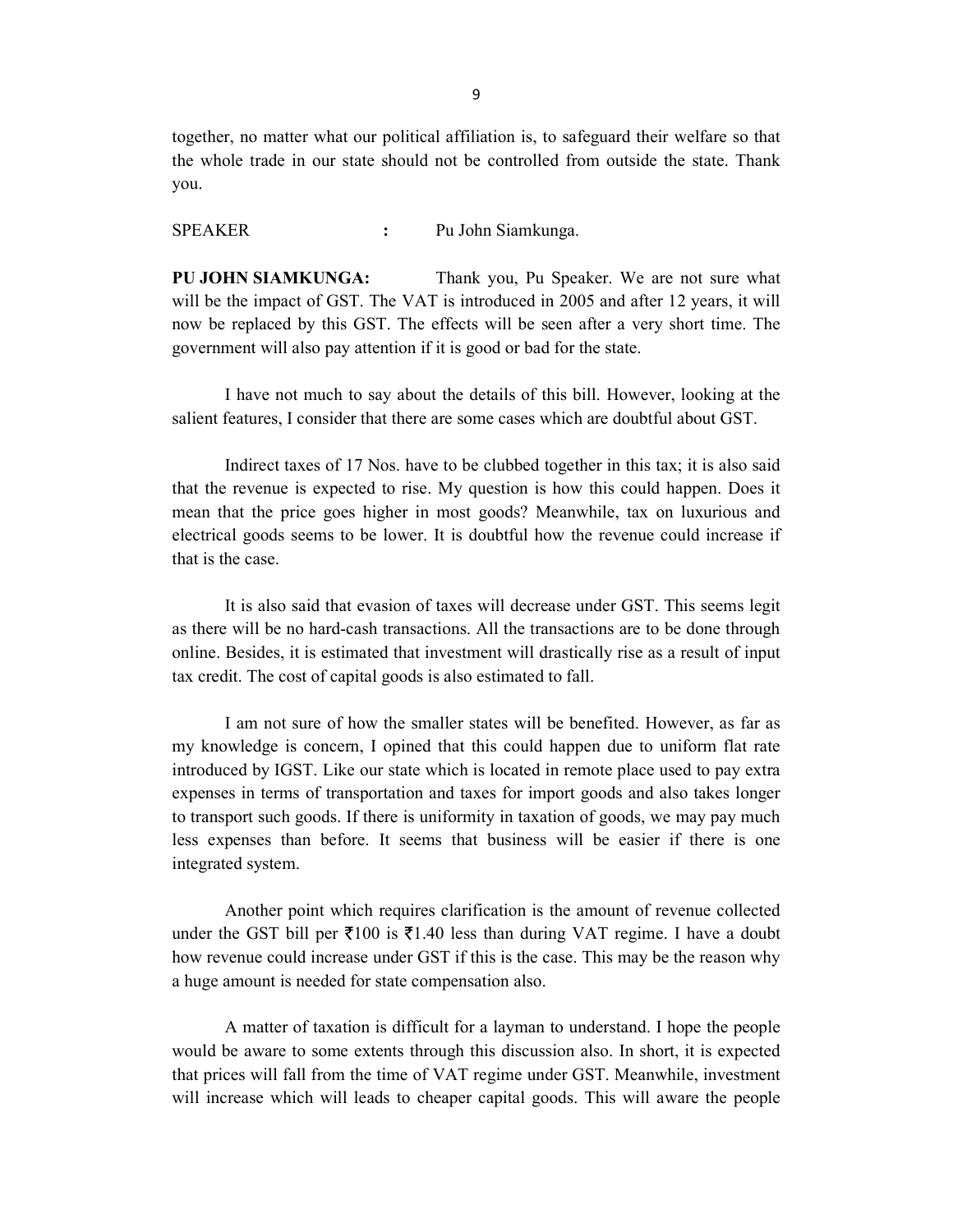and make it increase of doing business. If there is more business in the state, the state revenue in turn will increase for the benefit of the state economy. Therefore, I am supporting this bill to be passed. Thank you.

### SPEAKER : Dr. K. Beichhua.

Dr. K. BEICHHUA : Thank you, Pu Dy. Speaker. As already stated by my fellow Members, we are a consumer state, not a producer state and obviously there will not be negative effect for us. It may rather be beneficial for us if we could make the best use of it. Meanwhile, I found it quite challenging for the department concerned to implement it from July.

 As we all know, this is a new law and also a new system and it seems that there is none among us who is so expert in this regard. I hope the Hon. Minister may also clarify certain matters later on. It is correct that we may first pass it and implement it, and if necessary, it could be amended in the future. Meanwhile, there seems to be few patent errors; I wish it could be passed with corrections made in these errors.

 Regarding Section 11 at Page 28, we find the 'power to grant exemption from tax', which will be done on the recommendation of Council. It seems that we have to form the Council. I request the Hon. Minister to clarify at what interval the Council is expected to held a meeting. Also, regarding Section 57 on page 93, we find provisions for establishment of Consumer Welfare Fund. I would also like to ask if this welfare fund should be created along a Welfare Fund Body.

 Last of all, I supported this bill to be passed. Time will tell where amendments are necessary and it may be amended. Thank you.

#### DEPUTY SPEAKER : Pu Lalruatkima.

PU LALRUATKIMA : Thank you, Pu Dy. Speaker. As we all know, gap between the discussion in this session and the time we receive the bill is very short. It seems we have no sufficient time to study the bill thoroughly. As it is of an urgent matter, the Hon. Members may also not be that expert regarding the bill.

The GST Bill is introduced by the  $101<sup>st</sup>$  Constitution Amendment Act, 2016 to be implemented throughout India. The states are also directed to formulate GST Act as a State Act. The old system of taxation which has been in use for 75 years is changed. 17 different taxes are clubbed together under this new act into a single tax. I reckon that the Hon. Minister needs to clarify for us the system of distribution of taxes between central and the state under this GST.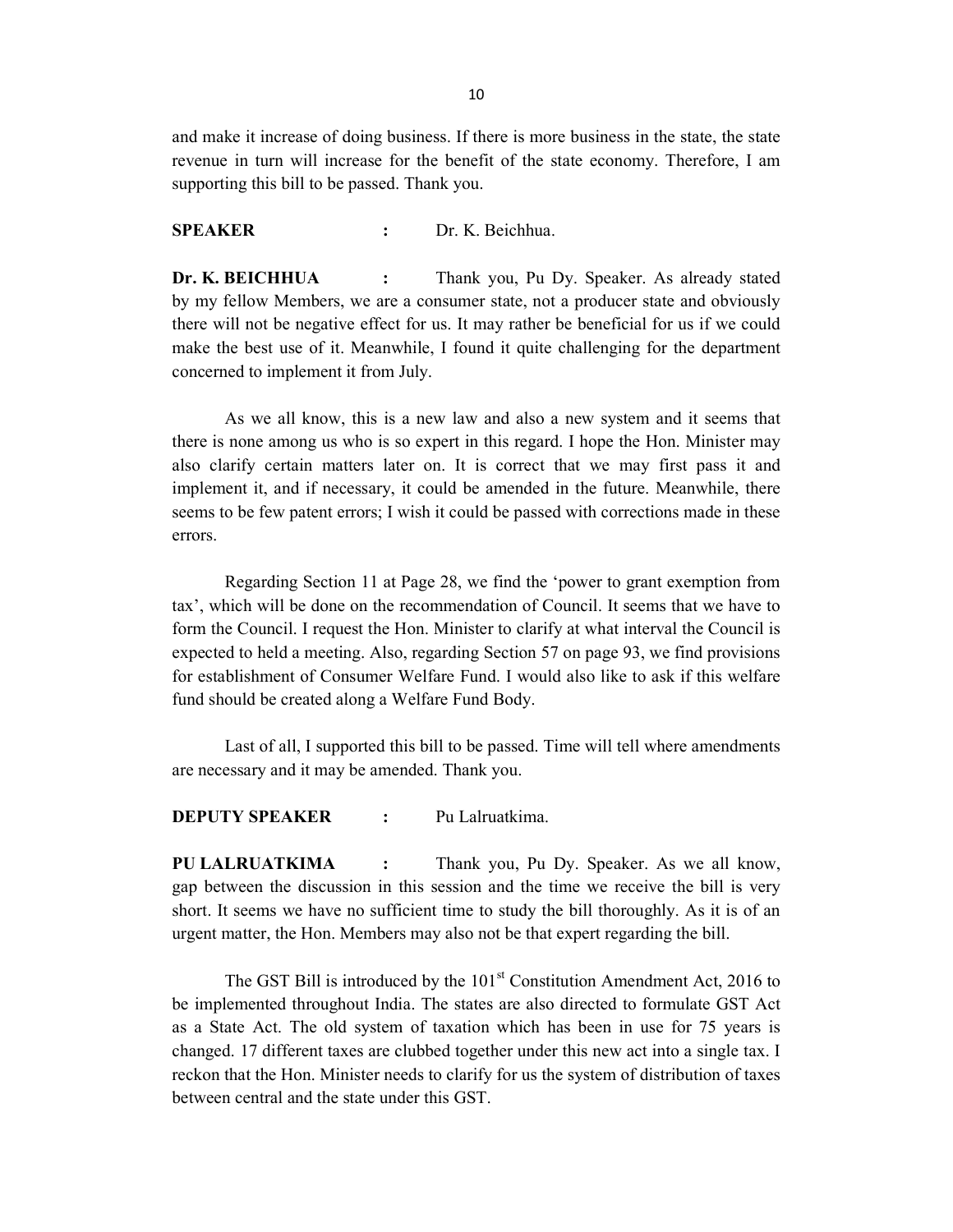Besides, when goods are import, we are going to pay integrated GST. I Request the Hon. Minister to kindly clarify how the State GST will be paid after that also. It seems that the people, even the business owners are also not clear about the system. I would also like to ask how input tax credit will be collected and how this will check price hike.

 As stated by the Hon. Minister earlier, businesses having a turnover of less than  $\bar{\tau}$ 10 lakh will not be taxed; yet, there is a provision that they may pay composite tax. Will the Input Tax Credit be paid by them as well? I would like to ask what will be the exact system in this regard.

 With the implementation of this Act, there are many things required to be changed regarding administration within the nodal Department, i.e. Taxation Department and the Hon. Minister has left out that point; I request him to clarify that point also. There are many new posts and designations which came along with the implementation of the act. It requires adjustment and changes in the administration of officials within the department also. Especially about the Assistant Commissioner contained in the Act, we do not have that designation at present. How will the Government cope with it? In this connection, it seems that the Taxation Department is not having separate Service Rules also. It is quite desirable that this may also be formulated with the implementation of this GST Bill.

 Another problem that may arise is of goods which are currently in stock. For instance, if the VAT rate for a particular goods be 5%, if it come to 12% or 18% with the coming GST Act. It may not be appropriate to raise the price of goods in stock. This may create problems for the owners. Besides, will they be required to pay input tax credit for these goods? I hope the Hon. Minister may explain this matter also. Besides, I would like to add that if there is no provision for declaration of stock position, there may be leakage of revenue for the government.

 Regarding Section 22, registration of non-tribal, I would like to express what I found to be insufficient. Section 26 requires Unique Identification Number. However, each of the people in rural area may not be able to produce that number. I opined it is better to demand EPIC Number.

 We have no choice other than to implement it for the time being. Even so, we should try our level best to implement it the best for our state. We also need to pay attention to make amendments if needed. Thank you.

| <b>DEPUTY SPEAKER</b>        | $\mathcal{L}$ . The set of $\mathcal{L}$ | - Pu Lalrinliana Sailo.                      |
|------------------------------|------------------------------------------|----------------------------------------------|
| <b>PU LALRINLIANA SAILO:</b> |                                          | Thank you, Pu Dy. Speaker. The discussion of |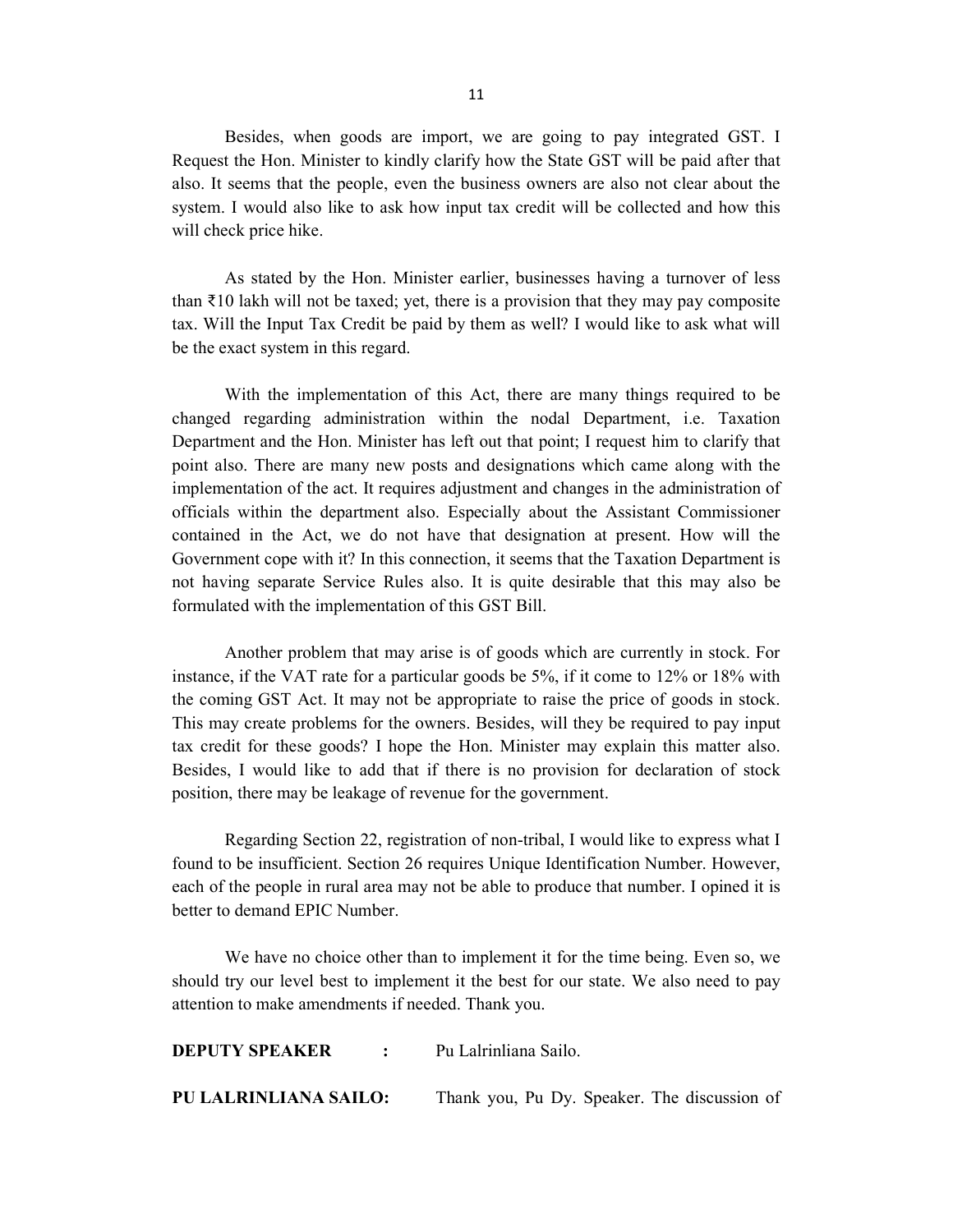this act is generally positive. The main aim of this new act is creating additional market, using compliances, to create unified common national market and to increase economic activity to generate more employment. This seems to be a very good system for awakening Indian economic system in order to compete with other countries.

 We are all aware the impact of taxation for economy. We are all aware that many Indians hold many important posts in multinational companies. It is unfortunate that India remains unable to tap the manpower and potentials for itself. It is hoped that this GST Act will have positive impact in this regard also. Besides, its aim of increase economic activity to generate more employment is also a notable one.

 Regarding safeguards of Mizos on trade transactions and exclusion of nontribal from registration, many bills made for this purpose are often repealed by central government. It is a fact that some people from our very state used to take initiative to repeal such acts for their own benefit. We need to accept that we are having common issue in this regard. We should stand united in this regard keeping aside our political affiliations.

 I would like to express my concern about our present trade route. We used to face problems from time to time when our only trade route has been blocked. The need for alternative trade route is immense. It is very important that our potential trade routes like Tlabung and Zorinpui should be materialized soon. This is very important to have trading regulations for non tribal also.

 This bill seems to be an introduction of a single and simpler system of taxation and I consider this will be beneficial for our economy. So, I support the bill to be passed. Thank you.

**DEPUTY SPEAKER** : We shall now call upon the Hon. Minister to wind up our discussion and also to beg the House to pass the bill.

PU LALSAWTA, MINISTER: Thank you, Pu Deputy Speaker. Eight members have spoken in the discussion. I will go through points which need clarification as far as I could. (Speaker's in the chair.)

 Hon. Member Pu John Siamkunga has said that there will be fall in prices of goods. This is correct and it is one of the main impacts we are expecting. He also said that there will be easier and smoother flow of business which will eliminate check gate. However, I would like to say that the check gate system seems to be needed for some more time. The reason is that there used to be some people who try to evade the law all the time. In order to check these people, the check gate system may be continued for some time.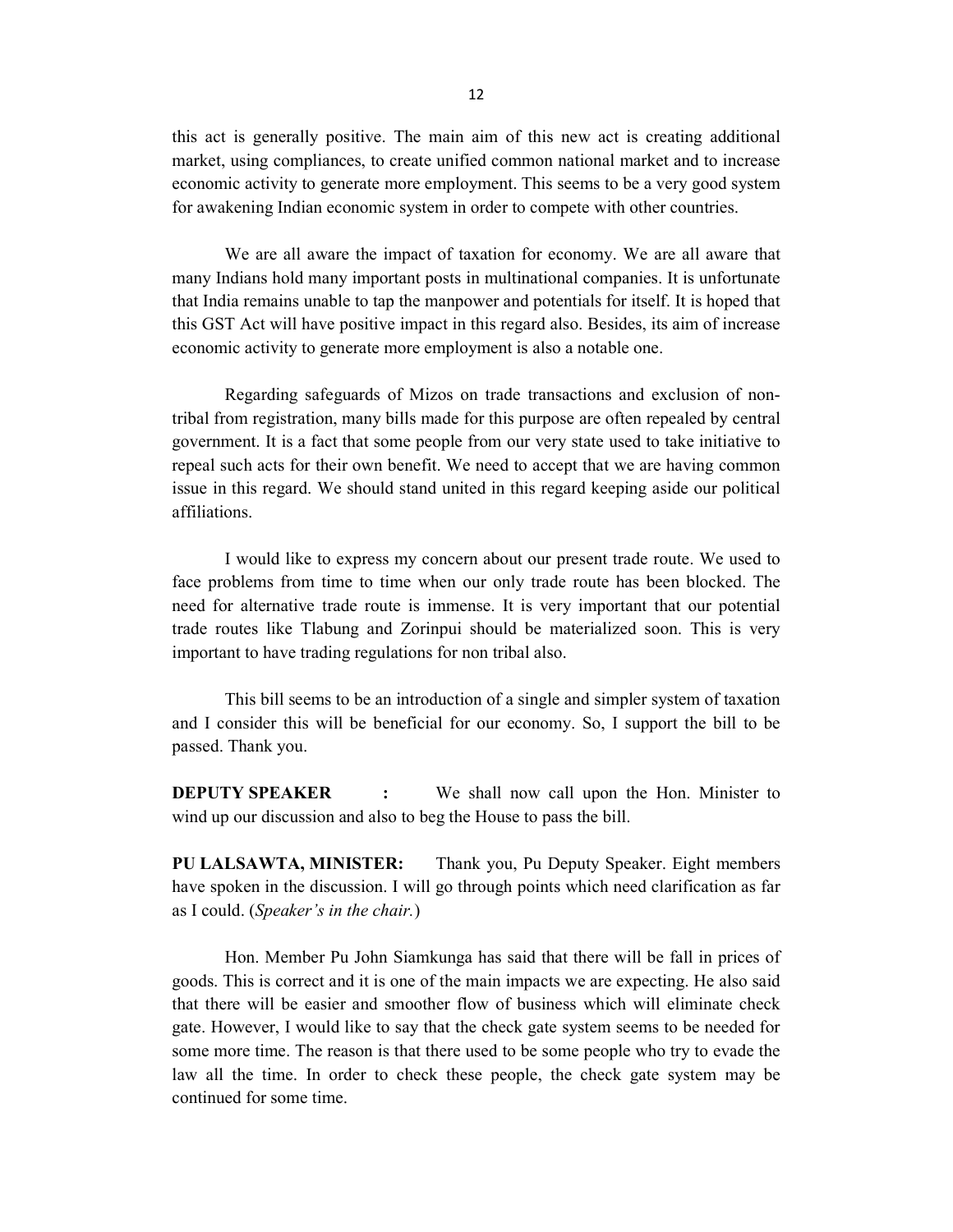Dr. K. Beichhua has spoken about the patent errors found in the bill. I am happy to learn that he is sincere enough to go through the bill thoroughly. However, this bill is downloaded as it is. It is passed by many other states also and is not the kind we can correct by our own. Thus, I wish we could pass it as it is. He also asks about the establishment of Consumers Welfare fund. Even though I could not provide concrete answer at this time, it seems that this should be established in the course of time.

 Pu Lalruatkima has pointed out about Input Tax Credit. It is a system in which double payment of tax which leads to higher prices of goods are checked. Let the tax be ₹15, for example, and the merchant pays ₹10 in the first transaction, he need to pay only the remaining  $\overline{55}$  in the next transaction under this system. This will make it possible to sell goods at lower price.

 The threshold limit is set at ₹20 lakh for other places of India. However, in smaller states like North East States, Himachal Pradesh, Jammu & Kashmir and Uttarakhand, it is reduced at ₹10 lakh per year.

 Pu Ruatkima has also spoken about possible problems regarding network. Some officials from Taxation Department had attended training on this in Delhi; we have also has given awareness to the people. We floated advertisements on cable channels as well as it is a must that the common people are aware of the new system. However, we accept that this is not yet enough.

 As stated earlier, this bill may have its shortcoming but will be amended in the future as per the needs compel us. It is a bill which will change the previous system which remains for 70 years. Experts believe that this new system will bring Indian economy to a much higher level.

 Regarding how this bill will lead to lower prices of goods, when several taxes are clubbed together in one tax, even if it seems a little high as a single tax, it may be lower if calculated carefully. When paying different taxes at different levels, the total amount we pay may not that low which will affect higher price. If the single tax we paid is lower than the total taxes we have paid in the previous system, it will surely leads to lower price.

 It is inevitable that the introduction of GST Bill and amendment of the prevailing VAT go hand in hand. Even after the introduction of GST, there are some spheres in which the state has authority of taxation. In order to tax such items, the amendment of the previous VAT Act is proposed.

Regarding problems that may arise on nomenclatures of officers, it is correct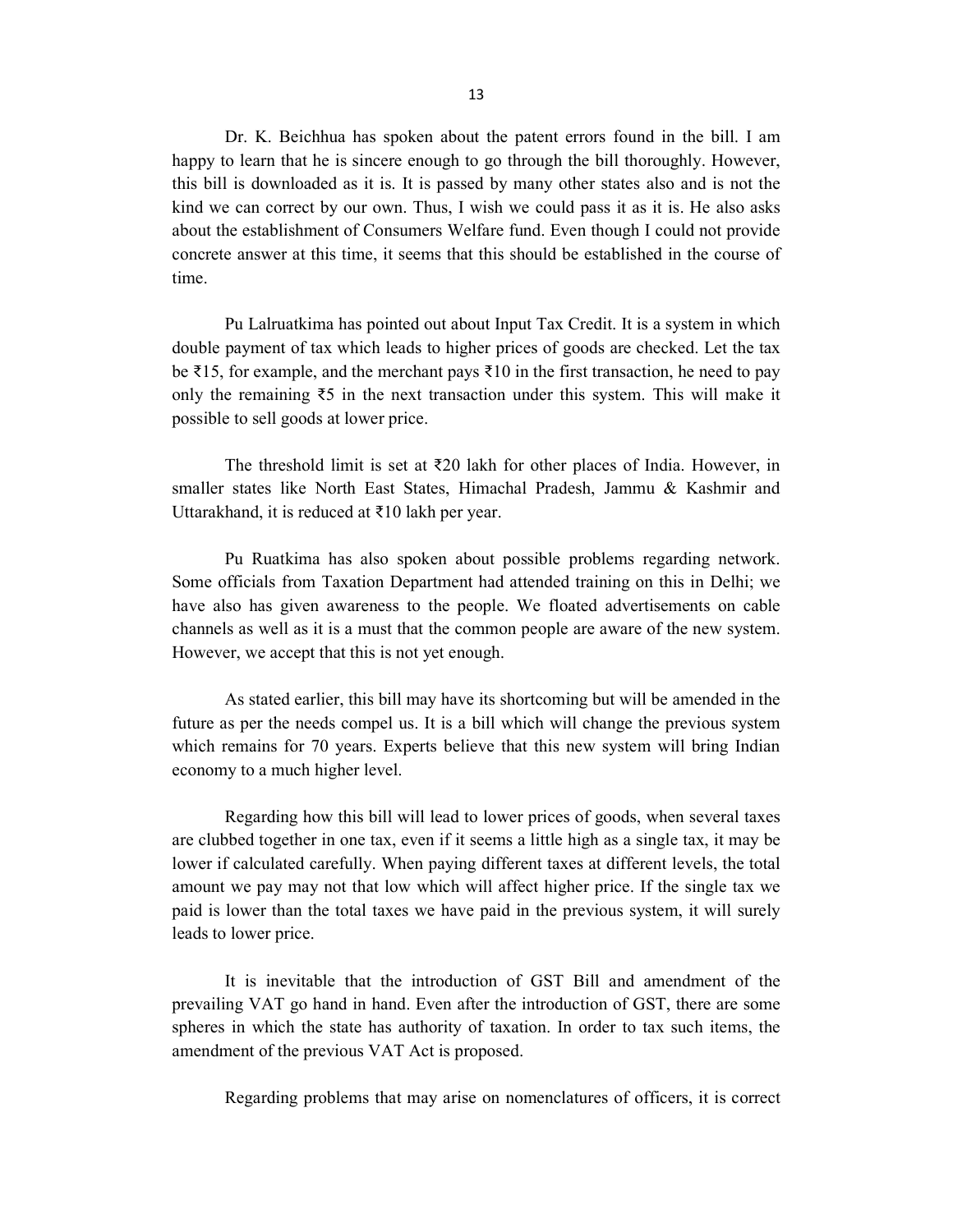that there are some posts which are not available now. There are some proposals made which will be discussed by the Cabinet meeting and be passed in the House afterwards. However, we first need to pass this bill and implement it as it is.

 Pu Speaker, it is necessary to say the requirements brought by this new system. As mentioned by Pu Lalruatkima, it requires many reforms within the nodal department i.e. the Taxation Department. There is a need for more vehicles, hardware and also manpower. It seems other departments are not jealous as the situation compels us. Service rules will also be formulated.

 What the Hon. Member, Pu Lalrinliana Sailo has stated is correct. Economists expected that by 2030, China will be the biggest economy which will be seconded by India and USA. This is the change expected to be brought by GST.

 Another possible danger is what we called 'predatory pricing'. It is a system in which more wealthy and consolidated businessmen exploited the smaller ones by pricing their items much lower. They can do this as they have the ability to sell items even at a loss. After pushing off all other competing parties, they may start restructuring their parties as desire and there is no other choice for the consumers than to buy from them since there will be no other competitors.

 We all know that we are under the protection of Fundamental Rights in the Constitution. On the other hand, we cannot make laws against that right also. The Fundamental Rights permits every Indian to set up the business within the territory of India. Therefore, we cannot stop any non-tribal from doing business in Mizoram. What I found important for us is to have awareness of the important of mutual understanding among ourselves which seems to be is more important than trying to remain under the mercy of other means. We must stand united to protect ourselves from economic invasion from outsiders. It is the same for us politicians also, it is wrong to oppose each other in this kind of important matters.

 The expected percentage of taxation under this GST will vary from 5%, 12%, 18% and 28% in different goods. There may be even 290% on sub charges and stages which we do not have time to discuss in detail.

 As a consumer state, we are expecting to profit this act than the producer states since the profit go to the manufacturing unit and the state share is very less. Therefore, it is more optimistic for our state.

 Amendment of soft copy has been mentioned earlier. Even though it is possible, it is rather difficult for us to amend this bill as it is received from the central government. We have made only some amendment which is vital for our state. It is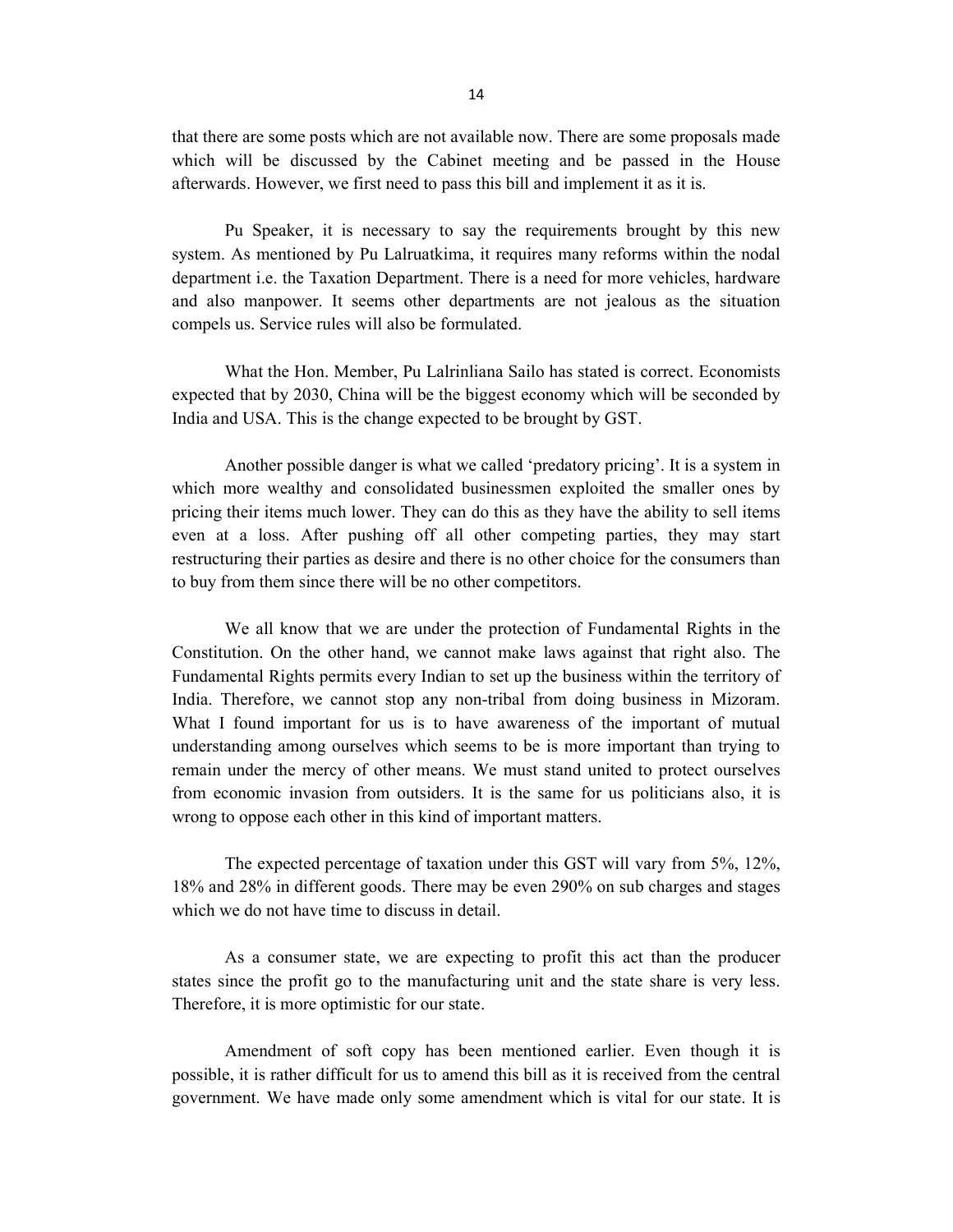not appropriate to amend it in small matters.

 Lastly, it is a fact that we have very less population. It is difficult to have bigger impact for India as a whole. It is ambitious enough to include some Sections like Section 22 and 26 in the bill. I consider that we have no time to go through all the sections as it is a massive one. Therefore, I beg the august House to pass this Bill. Thank you.

**SPEAKER** : Now, anyone who agrees to pass the bill may say, "Aye". (Members: Aye) Since there is no objection, I declare that the Mizoram Goods and Services Tax Bill, 2017 is passed.

PU LALSAWTA, MINISTER: Thank you, Pu Speaker.

SPEAKER : We shall call the Hon. Finance Minister, Pu Lalsawta to beg leave of the House to introduce 'The Mizoram Value Added Tax (Amendment) Bill, 2017'.

PU LALSAWTA, MINISTER: Pu Speaker, with the recommendation of the Governor and your kind permission, I hereby beg leave of the House to introduce 'The Mizoram Value Added Tax (Amendment) Bill, 2017'.

**SPEAKER** : If the House permits, The Hon. Finance Minister may take his time to introduce the Bill.

PU LALSAWTA, MINISTER: Thank you, Pu Speaker. Amendments have to be made through The Mizoram Value Added Tax (Amendment) Bill, 2017. Let me go through such proposed amendments in brief.

 The total number of Schedule is reduced six and the term 'or purchase' in the introductory forward is removed. Several clauses like Section 2 Clause 8, 10, 12, 17, 26, 39 and 41 are omitted. The provisions of Section 15 will also be changed as "being goods specified at the entry 54 rate of List II of the  $7<sup>th</sup>$  Schedule Constitution of India".

 The same term 'or purchase' found in Section 3 clause 20 will also be omitted. The Schedules No. 1, 2, 3 will be changed to "the Schedule" as there will be only one schedule.

 The term 'our contractual transfer price' found in Section 7 should be omitted. Similarly, 'or contractual transfer price' contained in Clause I Sub-section 1(b) will also be omitted. Section 7, Clauses (c) and (d) should also be omitted.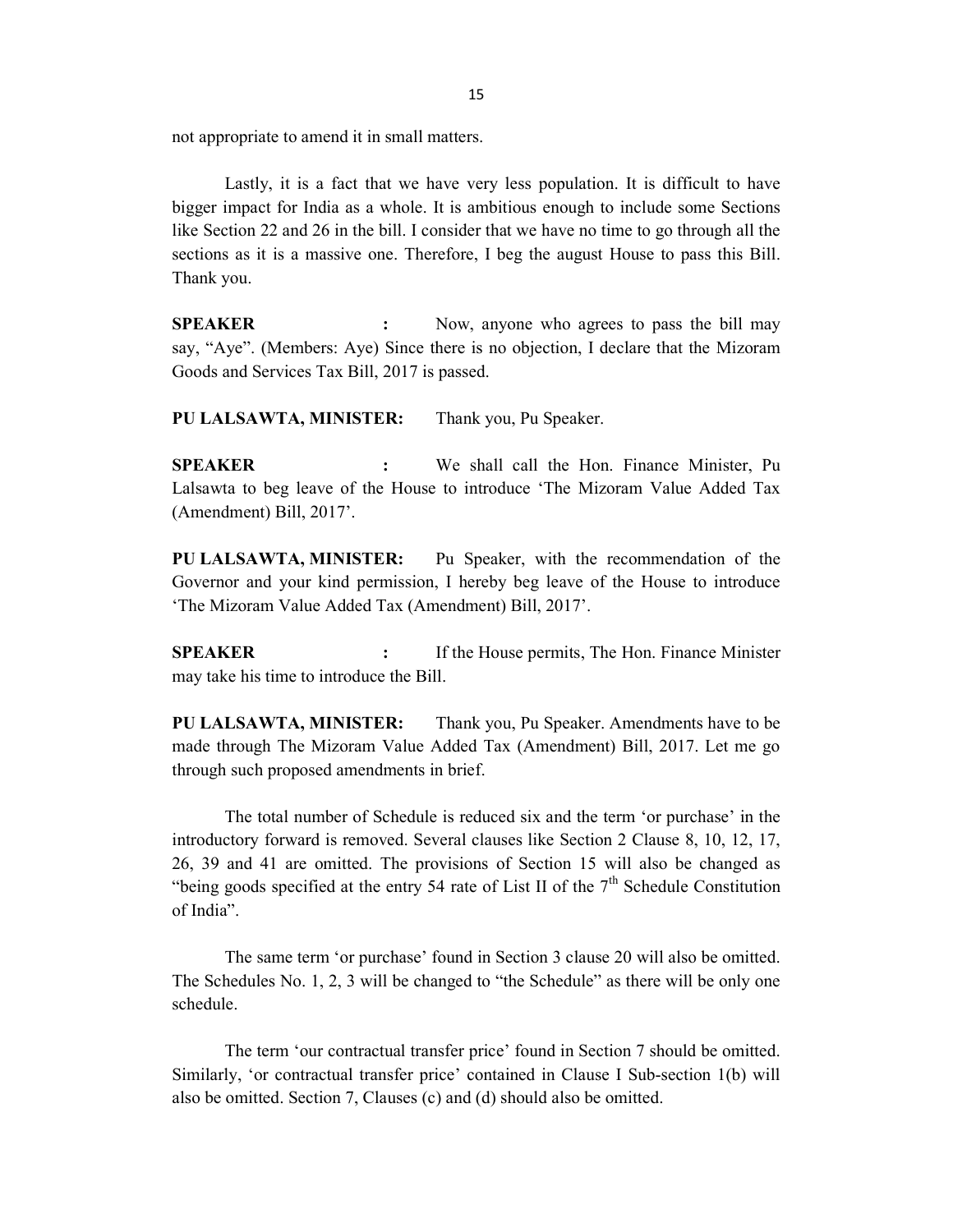The wording of Section 8 is changed as "The taxable by a dealer lies into pay tax under Section 7 of the act shall be levied on the taxable turnover in respect of goods specified in schedule at the first point of sale first point of sale." The term 'or contractual transfer price' again contained in Section 8 should also be omitted. Section 9 and 10 will be omitted completely.

 Schedule 2 in Section 11 should be removed as well as in Sub-Section 2. The wording of Sub-Section 1 of Section 13 should be amended as "net tax payable by registered dealer for a tax period shall be equal to the output tax payable for the said tax period where the output tax is the tax at the first point of , shall, which can be determined from the following formula". The Following formula will be: (net tax payable) – (rate of tax) x (balance of gross turnover after making deductions there from under section 8 100+ (rate of taxes).

 Sub-Section 3 of Section 13 should be omitted and so are Section 14, 15, 16 and 18. The term "All registered dealers not dealing with goods defined under clause 15 of Section 2 of the Act shall be deemed to be registered from the date this amendment Act is come into force and their registration certificate shall stand cancel thereafter" will be added as Section 21(a). The percentage given in Section 24, Sub-Clause 3 Clause (c) should be changed to 0.5%. Similarly 2% contained in Sub-Section 2 should also be reduced to 0.5%.

 Section 25, Sub Section 2 should be removed. In Section 31 Clause (c), Sub Section 1, the term 'input tax credit' should also be removed. Section 31, Clause (c), Sub-section 7 should be removed as well as Section 34, Sub Section 1, Clause (e). The percentage in Section 37, sub-section 5 should also be reduced to 0.5 percent.

 Similarly, in Section 45, the given percentage should be 0.5 percent. Section 48 should be omitted as well as Section 50 sub-section 2, clause (a) and (d). Section 53 should be removed. Sub section  $1(A)$  will be added in Section 82 (A) as follows: "a registered dealer who would have continue to pay tax under The Mizoram Sales of Petroleum Products (including motor spirits and lubricants) Taxation Act, 1973 as repealed by the Mizoram Goods & Services Tax Act, 2017 had this amendment Act not come into force and who make an application for registration in terms of this act shall be deemed to be a registered dealer till fresh registration is granted to him under this Act'.

 Section 84 and Section 85 Sub-section, 1 clause (b) should be removed. Besides, the term 'payment may, notwithstanding anything contained in sub-section 1 be made to dealer for execution by him of works contact referred to in sub-section 7, on production by him of such certificate of the Commissioner' should be omitted. Diesel, petroleum, ATF, natural gas and alcoholic liquor are given specific